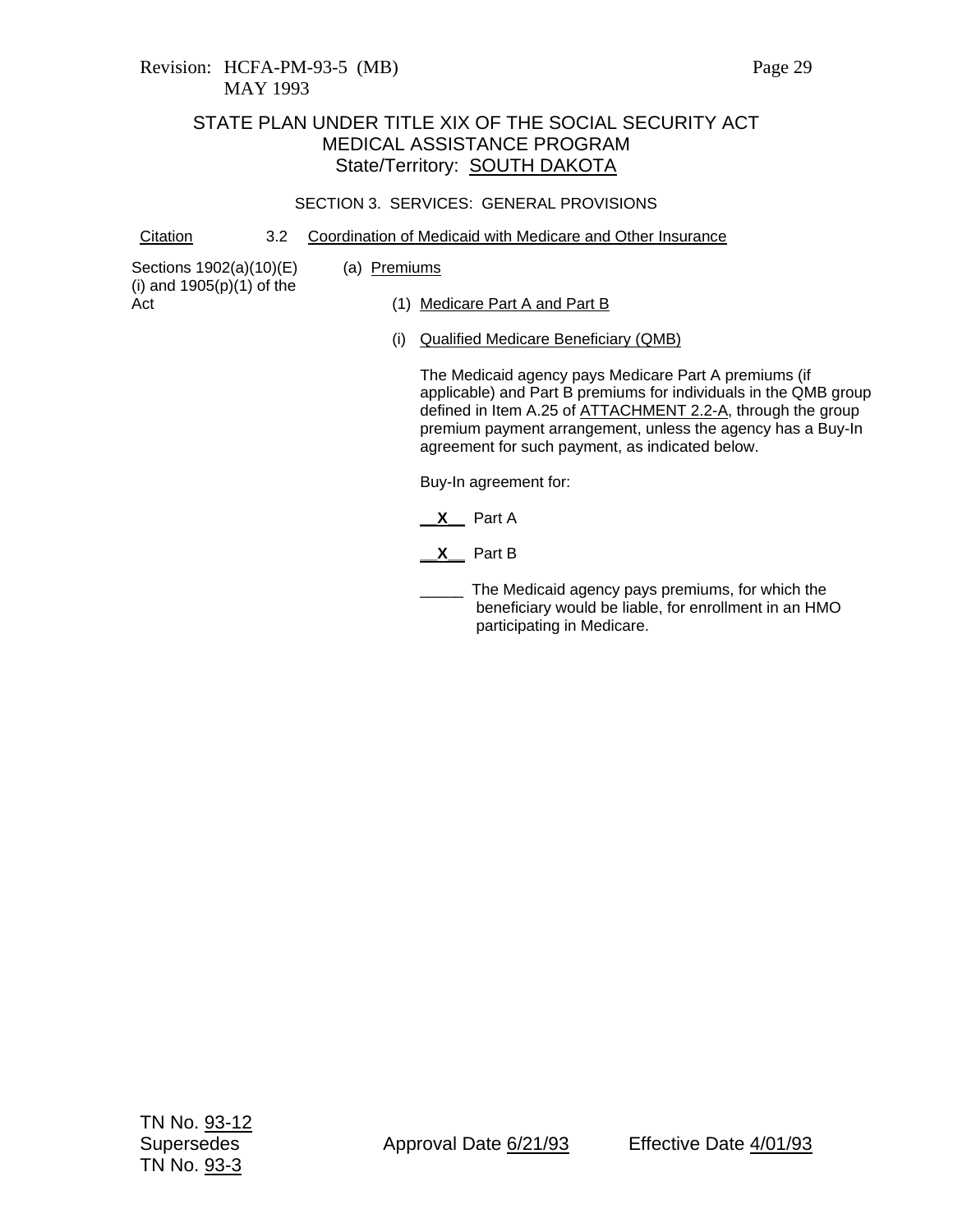Sections 1902(a)(10)(E) (iii) and  $1905(p)(3)(A)(ii)$ 

Sections 1902(a)(10)(E)  $(iv)(I), 1905(p)(3)(A)(ii),$ and 1933 of the Act

Sections 1902(a)(10)(E)  $(iv)(II), 1905(p)(3)(A)(ii),$ and 1933 of the Act

of the Act

# STATE PLAN UNDER TITLE XIX OF THE SOCIAL SECURITY ACT MEDICAL ASSISTANCE PROGRAM State/Territory: SOUTH DAKOTA

### SECTION 3. SERVICES: GENERAL PROVISIONS

| Citation<br>3.2 Coordination of Medicaid with Medicare and Other Insurance (continued) |  |
|----------------------------------------------------------------------------------------|--|
|----------------------------------------------------------------------------------------|--|

- (a) Premiums
	- (1) Medicare Part A and Part B (continued)
- Sections 1902(a)(10)(E) (ii) and 1905(s) of the Act (ii) Qualified Disabled and Working Individual (QDWI)

The Medicaid agency pays Medicare Part A premiums under a group premium payment arrangement, subject to any contribution required as described in ATTACHMENT 4.18-E, for individuals in the QDWI group defined in item A.26 of ATTACHMENT 2.2-A of this plan.

(iii) Specified Low-Income Medicare Beneficiary (SLMB)

The Medicaid agency pays Medicare Part B premiums under the State buy-in process for individuals in the SLMB group defined in the item A.27 of ATTACHMENT 2.2-A of this plan.

(iv) Qualifying Individual-1 (QI-1)

The Medicaid agency pays Medicare Part B premiums under the State buy-in process for individuals described in  $1902(a)(10)(E)(iv)(I)$  and subject to 1933 of the Act.

(v) Qualifying Individual-2 (QI-2)

The Medicaid agency pays the portion of the amount of increase to the Medicare Part B premium attributable to the Home Health Provision to the individuals described in 1902(a)(10)(E)(iv)(II) and subject to 1933 of the Act.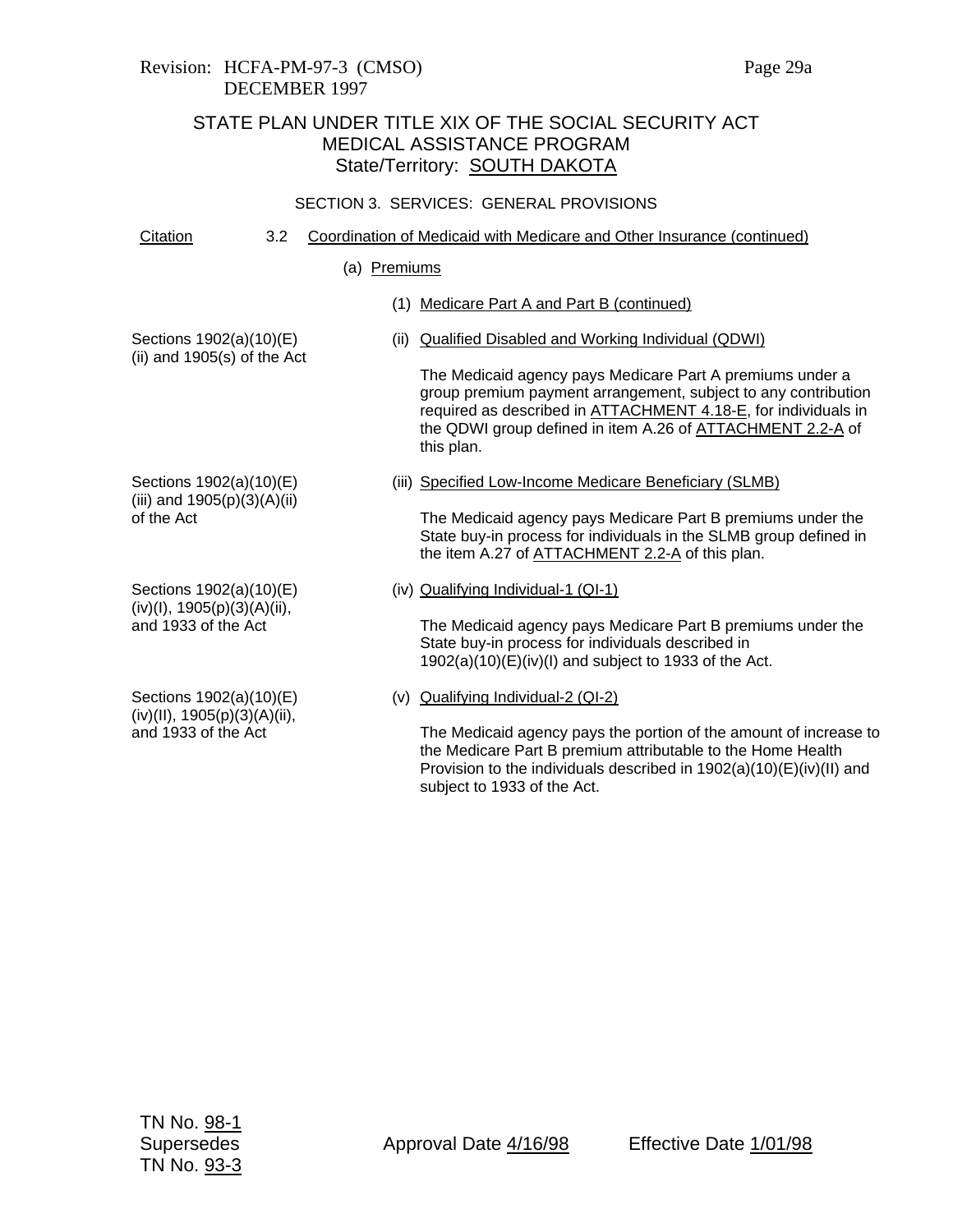## Revision: HCFA-PM-97-3 (CMSO) Page 29b DECEMBER 1997

# STATE PLAN UNDER TITLE XIX OF THE SOCIAL SECURITY ACT MEDICAL ASSISTANCE PROGRAM State/Territory: **SOUTH DAKOTA**

### SECTION 3. SERVICES: GENERAL PROVISIONS

Citation 3.2 Coordination of Medicaid with Medicare and Other Insurance (continued)

- (a) Premiums
	- (1) Medicare Part A and Part B (continued)

Sections 1843(b) and 1905(a) of the Act and 42 CFR 431.625

(vi) Other Medicaid Recipients

The Medicaid agency pays Medicare Part B premiums to make Medicare Part B coverage available to the following individuals:

- **X** All individuals who are: (a) receiving benefits under titles I, IV-A, X, XIV, or XVI (AABD or SSI); (b) receiving State supplements under title XVI; or (c) within a group listed at 42 CFR 431.625(d)(2).
- **\_\_\_\_\_** Individuals receiving title II or Railroad Retirement benefits.

**\_\_\_\_\_** Medically needy individuals (FFP is not available for this group).

Sections 1902(a)(30) and 1905(a) of the Act

- (2) Other Health Insurance
- **X** The Medicaid agency pays insurance premiums for medical or any other type of remedial care to maintain a third party resource for Medicaid covered services provided to eligible individuals (except individuals 65 years of age or older and disabled individuals, entitled to Medicare Part A but not enrolled in Medicare Part B).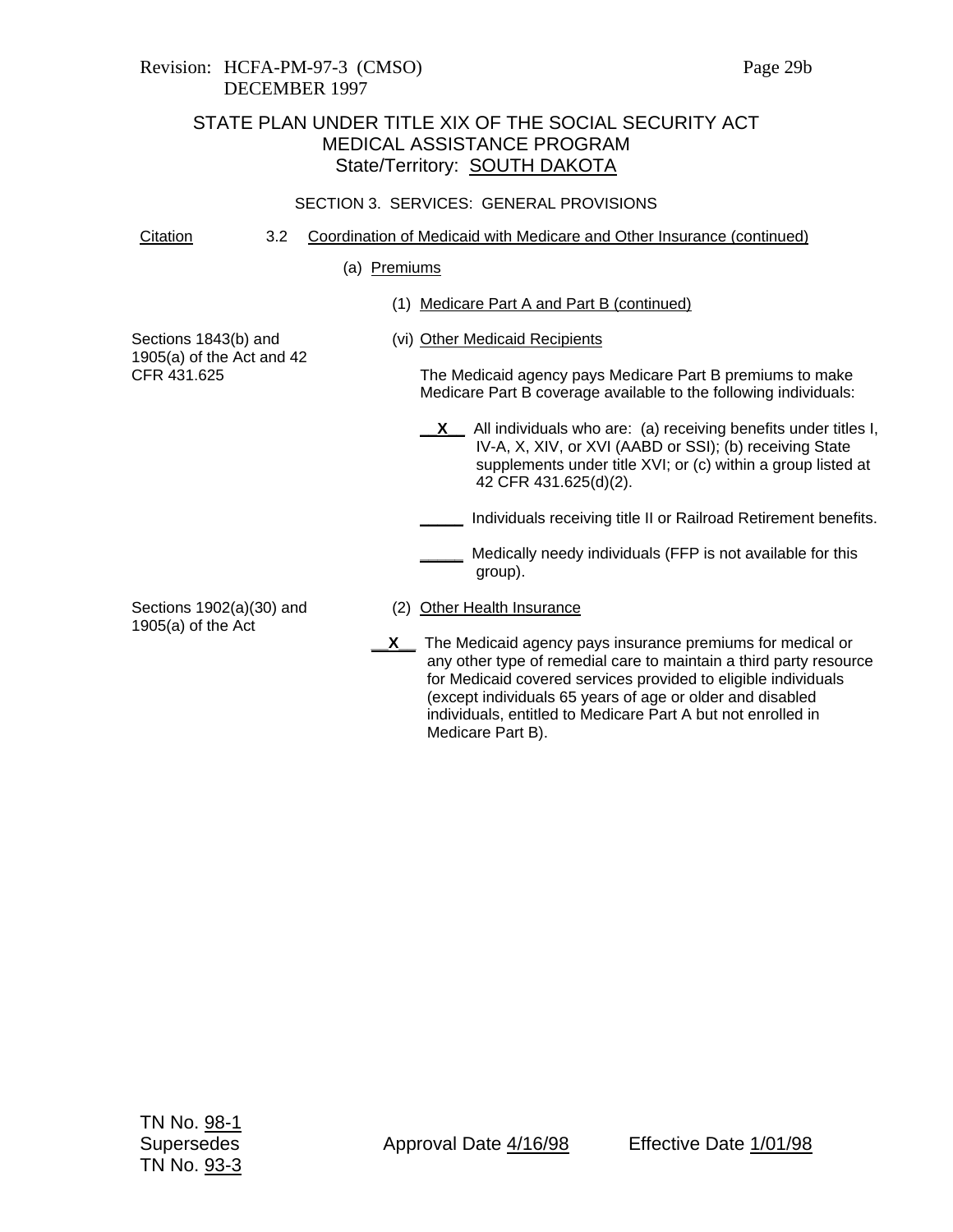### SECTION 3. SERVICES: GENERAL PROVISIONS

| Citation                                                          | 3.2 |                                                                                                                                                                                                             | Coordination of Medicaid with Medicare and Other Insurance (continued)                                                                                                                                                                                                                             |  |
|-------------------------------------------------------------------|-----|-------------------------------------------------------------------------------------------------------------------------------------------------------------------------------------------------------------|----------------------------------------------------------------------------------------------------------------------------------------------------------------------------------------------------------------------------------------------------------------------------------------------------|--|
| (b) Deductibles/Coinsurance                                       |     |                                                                                                                                                                                                             |                                                                                                                                                                                                                                                                                                    |  |
|                                                                   |     |                                                                                                                                                                                                             | (1) Medicare Part A and Part B (continued)                                                                                                                                                                                                                                                         |  |
| Sections 1902(a)(30),<br>1902(n), 1905(a), and<br>1916 of the Act |     |                                                                                                                                                                                                             | Supplement 1 to ATTACHMENT 4.19-B describes the methods<br>and standards for establishing payment rates for services covered<br>under Medicare, and/or the methodology for payment of Medicare<br>deductible and coinsurance amounts, to the extent available for<br>each of the following groups. |  |
| Sections<br>1902(a)(10)(E)(i) and                                 | (i) | <b>Qualified Medicare Beneficiaries (QMBs)</b>                                                                                                                                                              |                                                                                                                                                                                                                                                                                                    |  |
| $1905(p)(3)$ of the Act                                           |     |                                                                                                                                                                                                             | The Medicaid agency pays Medicare Part A and Part B deductible<br>and coinsurance amounts for QMBs (subject to any nominal<br>Medicaid copayment) for all services available under Medicare.                                                                                                       |  |
| Sections 1902(a)(10),                                             |     | (ii)                                                                                                                                                                                                        | <b>Other Medicaid Recipients</b>                                                                                                                                                                                                                                                                   |  |
| 1902(a)(30), and 1905(a)<br>of the Act                            |     |                                                                                                                                                                                                             | The Medicaid agency pays for Medicaid services also covered<br>under Medicare and furnished to recipients entitled to Medicare<br>(subject to any nominal Medicaid copayment). For services<br>furnished to individuals who are described in section 3.2(a)(1)(iv),<br>payment is made as follows: |  |
| 42 CFR 431.625                                                    |     |                                                                                                                                                                                                             | $X$ For the entire range of services available under Medicare<br>Part B.                                                                                                                                                                                                                           |  |
|                                                                   |     |                                                                                                                                                                                                             | Only for the amount, duration, and scope of services<br>otherwise available under this plan.                                                                                                                                                                                                       |  |
| 1902(a)(10), 1902(a)(30),<br>1905(a), and 1905(p) of<br>the Act   |     | (iii) Dual Eligible-QMB Plus                                                                                                                                                                                |                                                                                                                                                                                                                                                                                                    |  |
|                                                                   |     | The Medicaid agency pays Medicare Part A and Part B deductible<br>and coinsurance amounts for all services available under Medicare<br>and pays for all Medicaid services furnished to individuals eligible |                                                                                                                                                                                                                                                                                                    |  |

nominal Medicaid copayment).

both as QMBs and categorically or medically needy (subject to any